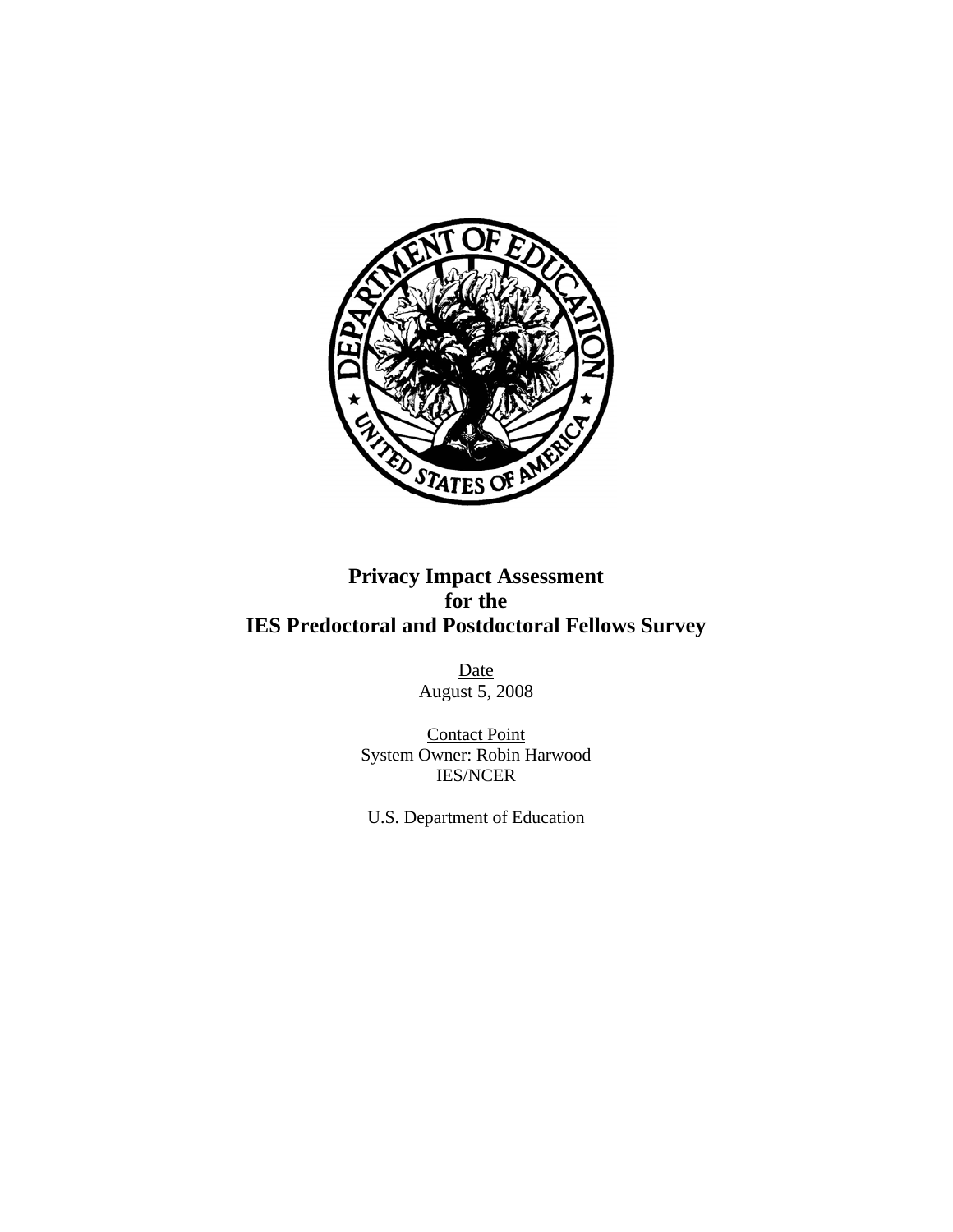## **1. What information will be collected for the system (Ex. Name, Social Security Number, annual income, etc)?**

IES/NCER uses the Predoctoral and Postdoctoral Fellows' Survey to assess the satisfaction of the fellows with their IES-funded training programs, and to track their professional accomplishments both during and following their fellowship years. The information received includes fellows' names, email addresses, and citizenship status (a requirement of the training program). The authority for collecting this data is in 20 U.S.C. 9501 et seq., the "Education Sciences Reform Act of 2002," Title I of Public Law 107-279, November 5, 2002.

# **2. Why is this information being collected?**

This information is collected annually to monitor the quality of the IES-funded training programs, as assessed through fellows' satisfaction ratings and comments, as well as their professional accomplishments. The information is provided voluntarily by the fellow, and is collected and maintained so that fellows' professional progress and accomplishments can be tracked over time.

# **3. How will the information be used?**

The information is used to track and manage the information from the fellows' surveys received by the Department, including any individual suggestions for improvement regarding the training programs. The information is also used to track and respond to fellows' email as appropriate.

#### **4. Will this information be shared with any other agency or entity? If so, with whom?**

Generally, this information will not be disclosed with any other entity. However, the Department of Education may disclose information contained in a record in this system of records under the applicable routine uses without the consent of the individual if the disclosure is compatible with the purposes for which the record was collected, i.e., tracking fellows' progress and program satisfaction. Possible disclosures include internal reports regarding the achievement of program goals.

# **5. Describe the notice or opportunities for consent that are provided to individuals about what information is collected and how that information is shared with other organizations (e.g., posted Privacy Notice).**

On the cover page to the survey that fellows complete, the fellows are told:

"Your confidential responses are extremely important to us as we seek to ensure that the IES Education Research training programs are meeting their goals of providing high-quality, rigorous training in education research. Data collected through this survey will be presented at the group level only, and only IES/NCER staff will know your individual responses."

#### **6. How will the information be secured?**